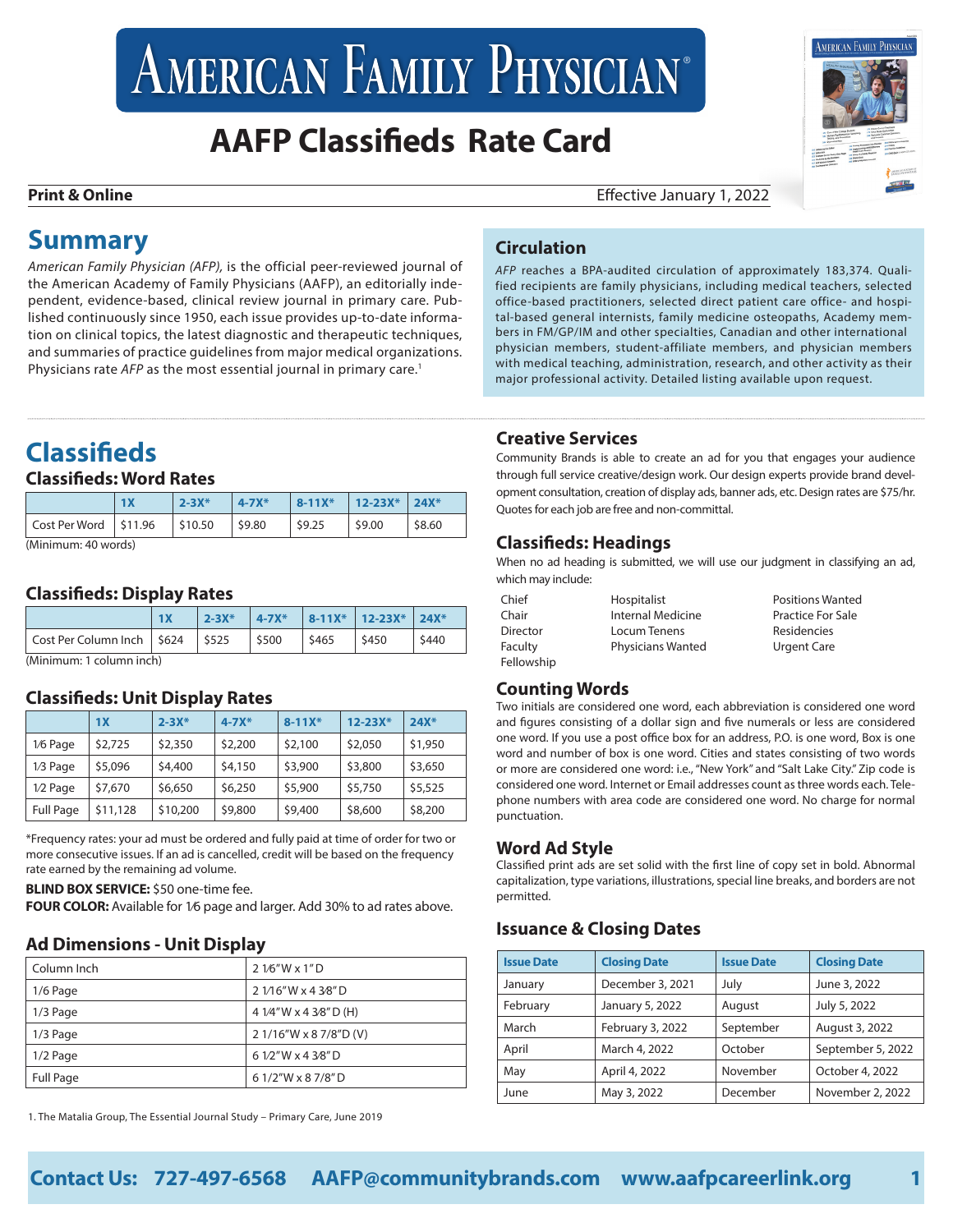

# **AAFP Classifieds Rate Card**



**Print & Online** Effective January 1, 2022

# **Summary**

*FPM* is the official practice improvement journal of the American Academy of Family Physicians (AAFP), focused on what family physicians need today: practical, peer reviewed advice on patient care and practice. Delivered in both print and digital formats*, FPM* features articles and tools developed by physicians for physicians to provide solutions to the challenges they encounter daily, helping them deliver excellent patient care and service, enhance efficiency and revenue, and increase their professional satisfaction.

| <b>Issue Date</b> | <b>Closing Date</b> |
|-------------------|---------------------|
| January/February  | December 1, 2021    |
| March/April       | February 1, 2022    |
| May/June          | April 4, 2022       |
| July/August       | June 3, 2022        |
| September/October | August 3, 2022      |
| November/December | October 3, 2022     |

# **Classifieds**

The Classified section offers word and display advertising options in the following categories: Recruitment, Used Equipment, Practices for Sale, Practices Wanted, Education, Books & Publications.

#### **Classifieds: Word Rates**

|               | 1 Issue | 3 Issues* |
|---------------|---------|-----------|
| Cost Per Word | \$2.09  | \$1.93    |

(Minimum: 40 words)

**CLASSIFIED WORD AD STYLE:** All advertisements are set uniformly. They are set solid with the lead words set in bold caps. Abnormal capitalization, type variations, illustrations, special line breaks and borders are not permitted.

**COUNTING WORDS:** Two initials are considered one word, each abbreviation is considered one word and figures consisting of a dollar sign and five numerals or less are considered one word. If you use a post office box, P.O. is one word, Box is one word and the number of box is one word. Zip code is considered one word. When using Internet or email addresses count as three words each. Telephone numbers with area codes are considered one word. No charge for normal punctuation.

#### **Classifieds: Display Rates**

|                      | 1 Issue | 3 Issues* |
|----------------------|---------|-----------|
| Cost Per Column Inch | \$115   | \$99      |

(Minimum: 1 column inch)

#### **Classifieds: Unit Display Rates** (B/W & COLOR)

|             | 1 Issue       |                | 3 Issues*      |               |
|-------------|---------------|----------------|----------------|---------------|
| $1/12$ Page | \$329 (B/W)   | \$374 (COL)    | \$290 (B/W)    | \$330 (COL)   |
| 1/6 Page    | \$578 (B/W)   | \$649 (COL)    | \$517 (B/W)    | \$578 (COL)   |
| 1/3 Page    | \$996 (B/W)   | $$1,128$ (COL) | \$897 (B/W)    | \$1,012 (COL) |
| 1/2 Page    | \$1,540(B/W)  | \$1,846 (COL)  | $$1,375$ (B/W) | \$1,595 (COL) |
| Full Page   | \$1,958 (B/W) | \$2,035 (COL)  | \$1,848 (B/W)  | \$1,925 (COL) |

**BLIND BOX SERVICE:** \$45 one-time fee.

#### **Ad Dimensions-Unit Display**

| 1/6 Page  | 2 1/16"W x 4 3/8"D     |
|-----------|------------------------|
| 1/3 Page  | 4 1/4"W x 4 3/8"D (H)  |
| 1/3 Page  | 2 1/16"W x 8 7/8"D (V) |
| 1/2 Page  | 6 1/2"W x 4 3/8"D      |
| Full Page | 61/2"W x 87/8"D        |

\*Rates are per issue. Cancellation of advertising prior to the expiration of the contracted issue dates will affect the rate per issue. Advertising cost will be adjusted and billed to reflect the frequency rate earned. Advertising cannot be cancelled after the closing date of each issue.

#### **Creative Services**

Community Brands is able to create an ad for you that engages your audience through full service creative/design work. Our design experts provide brand development consultation, creation of display ads, banner ads, etc. Design rates are \$75/ hr. Quote for each job are free and non-committal.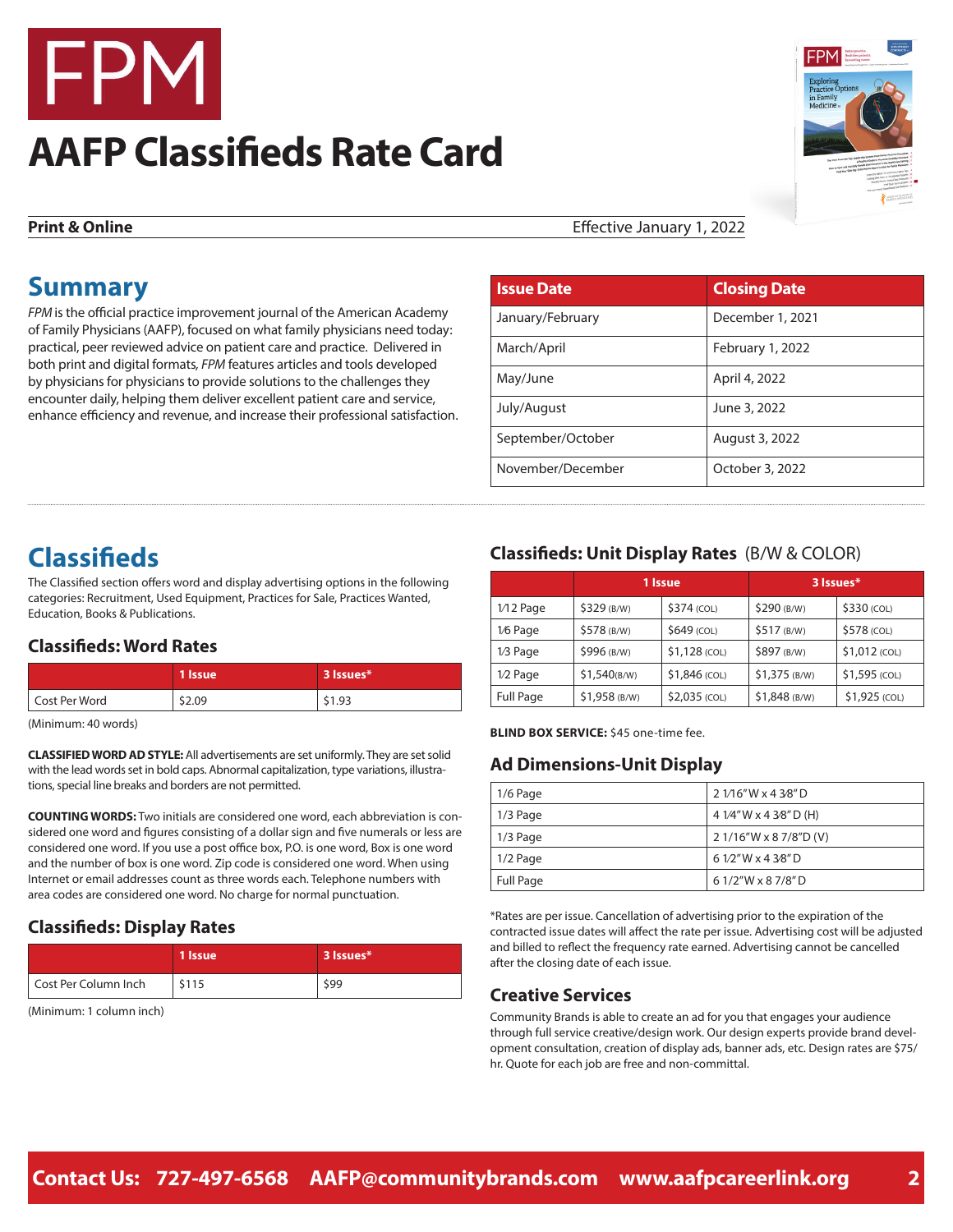



# **Online Advertising**

AAFP CareerLink is the American Academy of Family Physicians' exclusive online Career Center. Maximize your recruitment efforts by placing your job openings and targeted messages on this highly trafficked physician resource.

## **Online Advertising Packages:**

- Job emailed to thousands of family physicians in one edition of the AAFP Job Flash™
- Job posted for 60 days \$679 Member / \$849 Non-member

Everything included in the Job Flash™ Package plus:

• Featured on Homepage

- Remains High in Search Results
- Resume Bank Access

\$849 Member / \$1,149 Non-member

#### **Job Flash**™ **Package Premium Job Flash**™ **Package Ultimate Recruitment Package**

Everything included in the Premium Job Flash™ Package Plus:

- TalentBoost Upgrade distributes Job to Network of 1000+ National, Niche, & Local Job Boards
- Job listed in 5 editions of the AAFP SmartBrief, which deploys daily to more than 27,000 opt-in subscribers

\$1,349 Member / \$1,549 Non-member

# **\* Combine print and online for 10% off your total order**

### *AFP* **Journal Page Banner Advertising**

Pricing starts as low as \$3,120 for 3 months.

| l Benefits                     | Ads needed for campaign             |
|--------------------------------|-------------------------------------|
| Maximum brand exposure         | Medium rectangle (300 x 250) pixels |
| 3, 6, 9, & 12-month options    | Leaderboard (728 x 90 pixels)       |
| Geotargeting upgrade available |                                     |

**For more recruitment solutions, request our media kit or contact the AAFP recruitment at AAFP@communitybrands.com**

## **Online Banner Ads**

Establish your brand as an employer of choice for family physicians with an online banner advertising strategy.

#### **Banner Ad Specs:**

- Leaderboard (728 px wide x 90 high)
- Skyscraper (160 px wide x 600 px high)
- Small Rectangle (250 px wide x 250 px high)
- File Type: gif/jpg/png/animated gif
- Max looping for animated ads is 3, ending on a branded frame.
- Max animation time 2:00. Max speed 18 FPS.
- ClickTag command into GetURL action

#### **Leaderboard or Skyscraper** (All Zones)

| Duration: | Members: | Non-Members: |
|-----------|----------|--------------|
| 15 Days   | \$536    | \$804        |
| 30 Days   | \$975    | \$1,463      |
| 60 Days   | \$1,560  | \$2,340      |
| 90 Days   | \$2,194  | \$3,291      |
| 365 Days  | \$7,020  | \$10,530     |

#### **Small Rectangle** (Home Page)

| Duration: | Members: | Non-Members: |
|-----------|----------|--------------|
| 15 Days   | \$206    | \$309        |
| 30 Days   | \$375    | \$600        |
| 60 Days   | \$600    | \$900        |
| 90 Days   | \$844    | \$1,266      |
| 365 Days  | \$2,700  | \$4,050      |